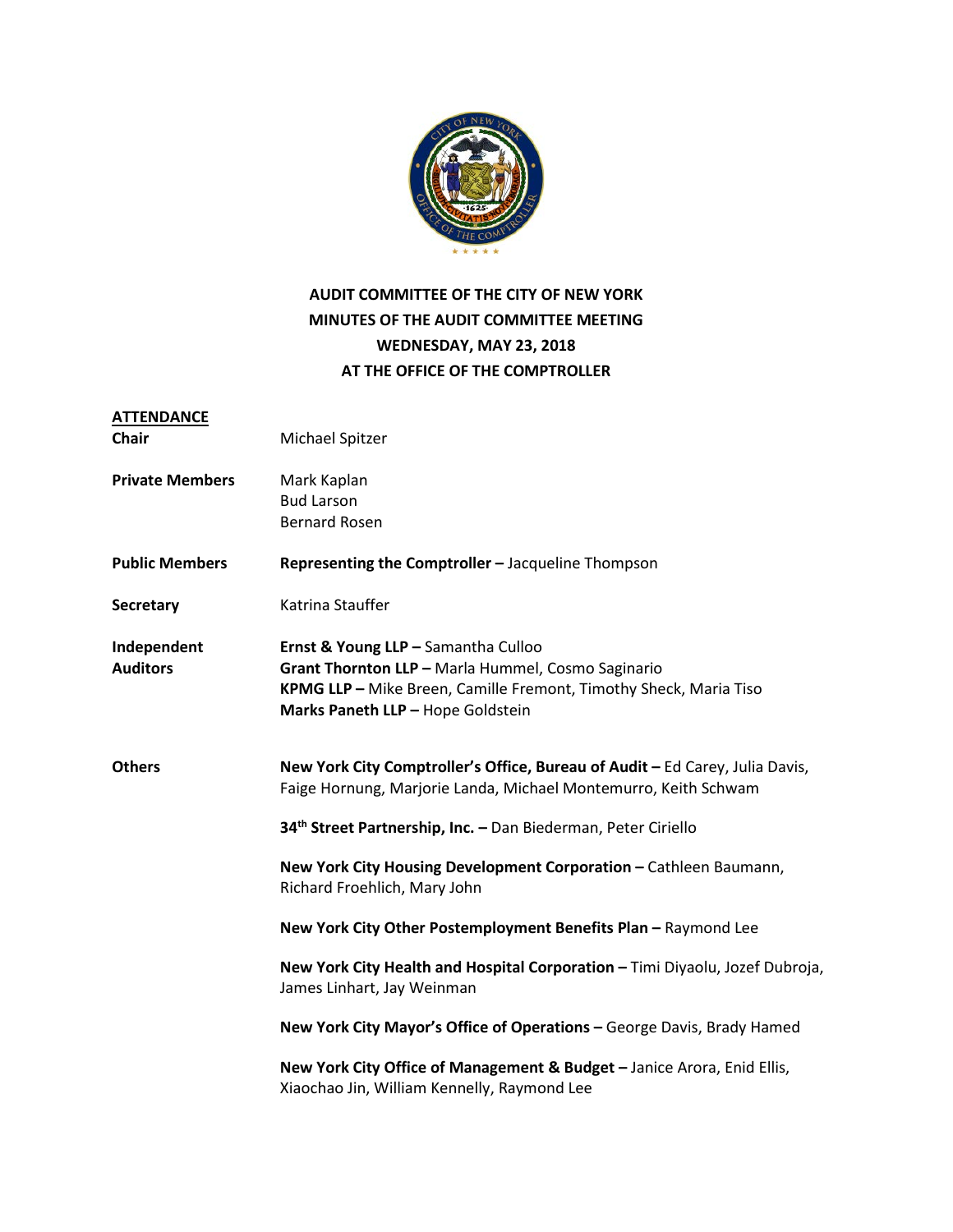**New York City Law Department –** Amber Thiel

**New York City Office of the Actuary –** Frankie Chen, Thomas O'Hara, Michael Samet

**New York City Department of Small Business Services –** Stephen Lee

**New York City Comptroller's Office –** Camille Arezzo, Leonel Ferreira, David Jeter, Carol Kostik, Preston Niblack, Jessica Sanchez, Joan Stapleton, Steve Veloric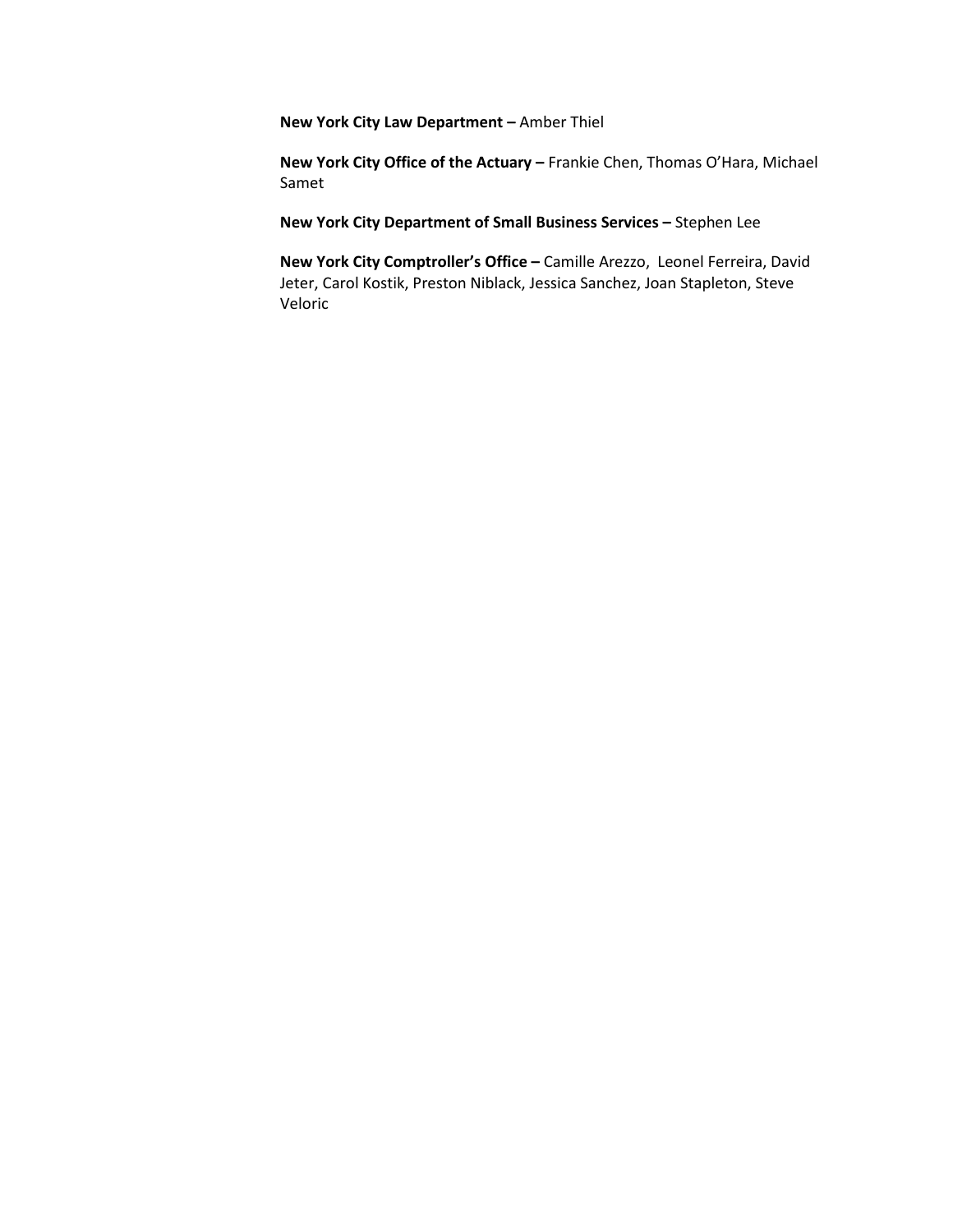# **Audit Committee Meeting – May 23, 2018**

#### **I. Call to Order and Roll Call**

Mr. Michael Spitzer, Chairman of the Audit Committee, called the meeting to order at 9:30 a.m.

Ms. Katrina Stauffer, the Committee Secretary, took roll call. There was a quorum.

# **II. Motion to Accept Draft Minutes of the Audit Committee Meeting held April 25, 2018**

The first agenda item was the approval of the draft minutes of the April 25, 2018 Audit Committee Meeting. Chairman Spitzer inquired if there were any comments on the draft minutes as presented. Hearing none, Chairman Spitzer called for a motion to approve the minutes subject to any non-substantive editorial comments submitted to Ms. Stauffer. The Committee approved the draft minutes of the April 25, 2018 Audit Committee Meeting.

#### **III. Bureau of Audit Annual Report**

The next agenda item was the presentation of the Office of the New York City Comptroller's Bureau of Audit and Investigations' *Report to the Mayor and City Council on City Comptroller Audit Operations* for the fiscal year ended June 30, 2017. Ms. Marjorie Landa, Deputy Comptroller for the Audit Bureau, introduced herself and the other representatives of the Audit Bureau present.

The Audit Bureau conducted 76 audits and special reports that included 63 Generally Accepted Government Auditing Standards (GAGAS) audits, which consisted of 50 full reports and 13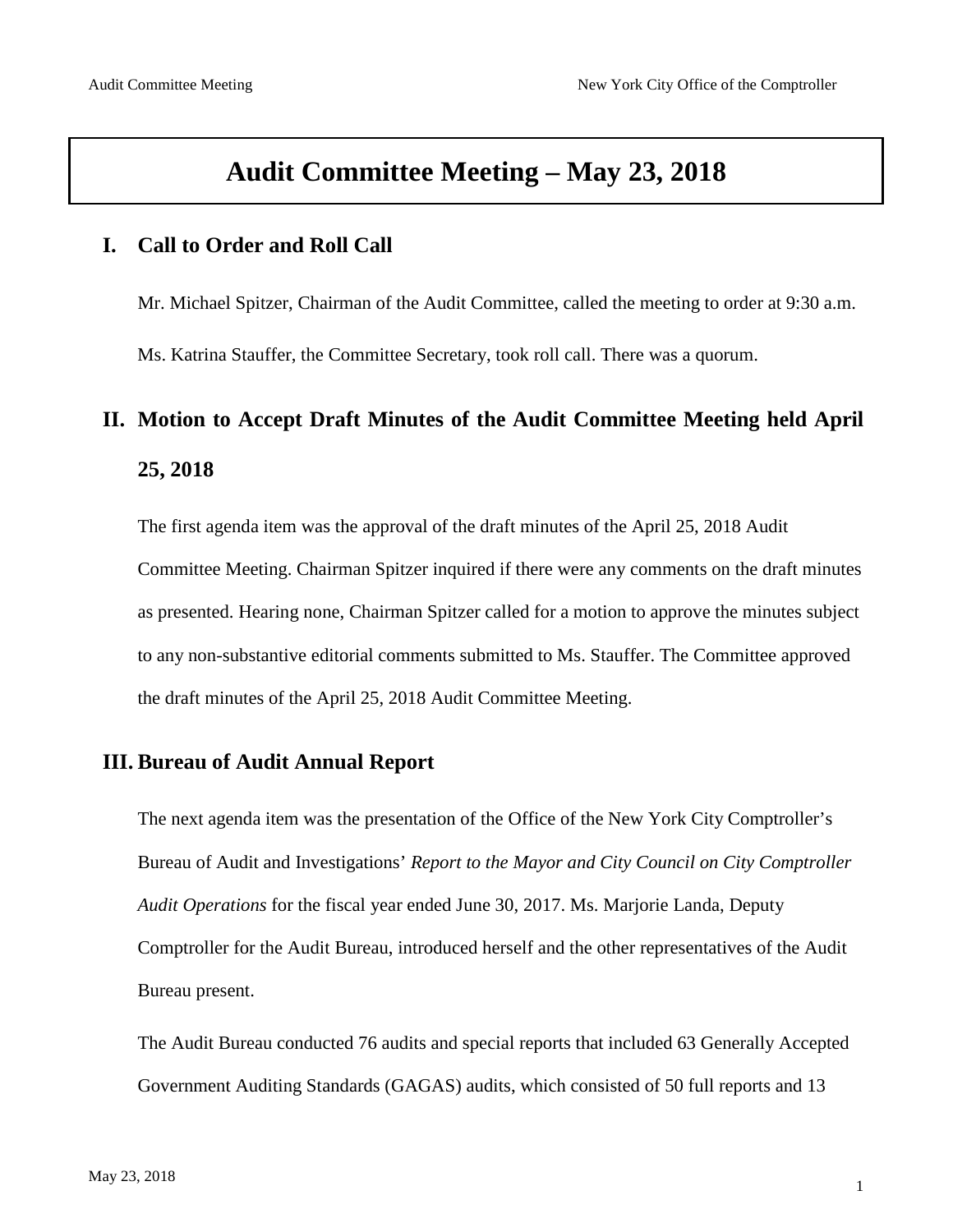letter reports. As a result of these audits, actual and potential savings were estimated to be approximately \$66.2 million, with a cost avoidance of \$1.5 million. A peer review of the group was conducted in October by George Shemo, CPA, an independent peer reviewer, which resulted in positive reviews.

Follow-ups of audit recommendations made by the Audit Bureau found that 83.8 percent of the recommendations were adopted by agencies. A general theme in this year's audits is language access. Several local laws and executive orders have been implemented and the Audit Bureau has been visiting affected agencies to ensure their websites and materials are accessible. Another area the Audit Bureau looked at was inventory, with a particular focus on computer inventory. In addition, the Audit Bureau is beginning to look at the local law requiring defibrillators in public buildings and parks. One audit was done this cycle and others will continue this year.

Audits have begun on clearances for child care workers at child care centers. Audits were conducted at three child care centers but, because of the very strict confidentiality, the State does not allow the Administration for Children's Services access to the same information the centers have. One audit turned into seven audits related to that issue. The Committee suggested legislative remedies be pursued for a resolution to this problem.

Notable audits included a look at preventive maintenance and repairs of elevators and escalators in the subway system. Existing metrics indicate 93 percent to 94 percent of targets are being met, but further analysis revealed these metrics did not include repairs done by outside contractors. Some changes have already occurred based on items identified by Audit staff. Audits were also conducted of the privately owned public spaces (POPS). The gift of summer interns provided manpower to conduct 333 POPS inspections. Noncompliance was widespread and this is another area where legislative change is being pursued.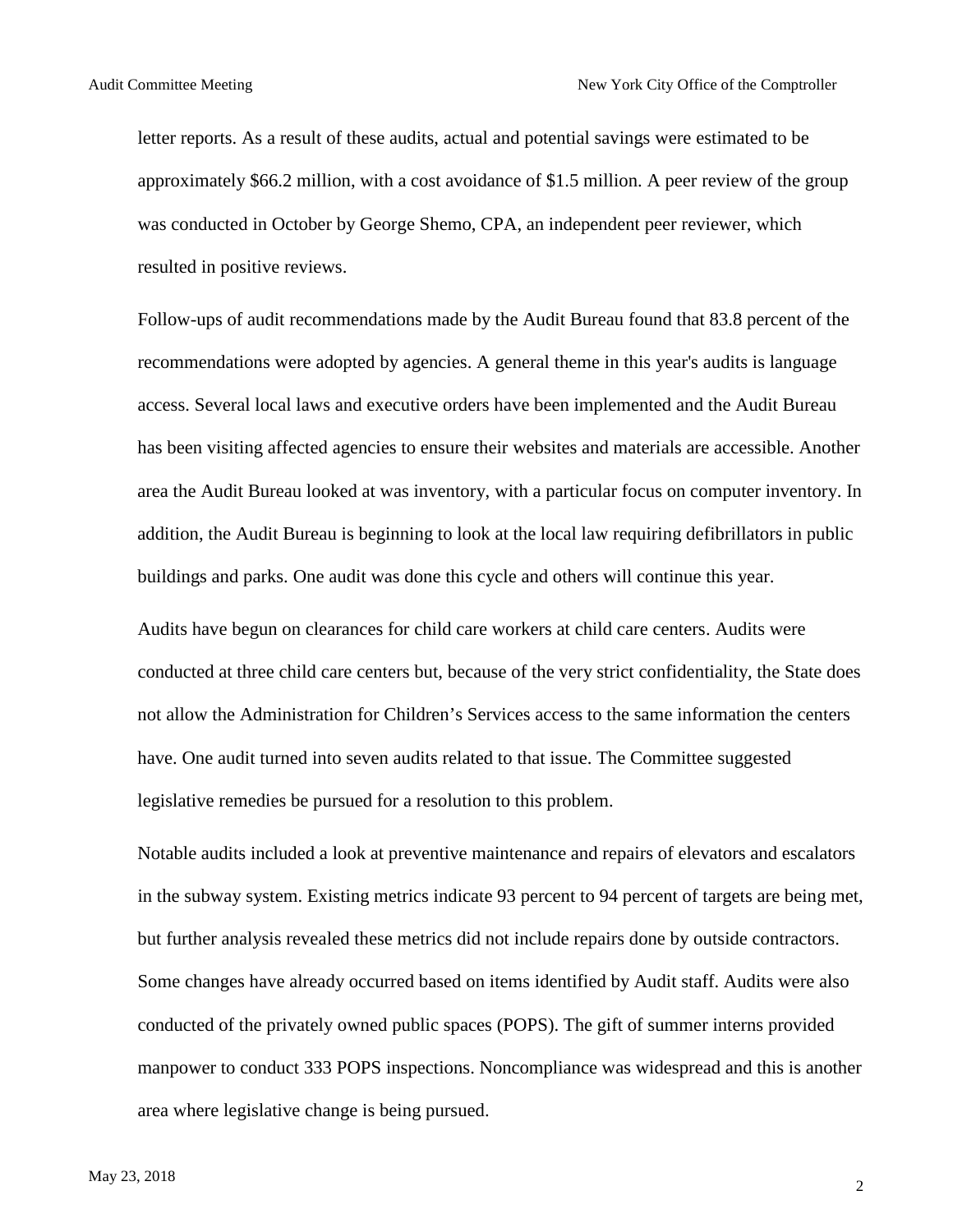Audits continue for the Department of Finance (DOF) Senior Citizen Homeowners' Exemption (SCHE) program. The veterans' tax exemption was found to have issues, in that statutory checks were not being conducted to ensure property owner compliance to maintain the tax exemption status. It is Audit's calculated estimate that upwards of \$50 million of revenue has been lost, as some properties have been transferred to corporations and LLCs that are receiving exemptions intended only for individual owners. DOF has begun recovering some of these funds and discussions are ongoing whether or not DOF will pursue collection of all funds owed for past years. Automated checks are now being conducted for these properties going forward.

During the audits conducted for homeless shelters, it was found that onsite daycare centers had no requirements for licensing or regulation due to a loophole in law. All unlicensed centers have been visited by audit and investigator staff, and the law has been changed to include those centers under the regulatory structure.

A question and answer session took place after the presentation. Several matters were discussed including:

• With regards to the Committee's question about welfare funds, there is no clear answer or solution of how to address the broader topic of system-wide problems. This is also a State problem, and there is legislation in process that will address some of the existing issues. The Committee voiced its concern that there is over a billion dollars being administered with no oversight and repetitive problems, and feels information about the magnitude of the problem should be expanded and provided to people who can influence change. There have been some changes, and this remains a very active part of the Audit Bureau.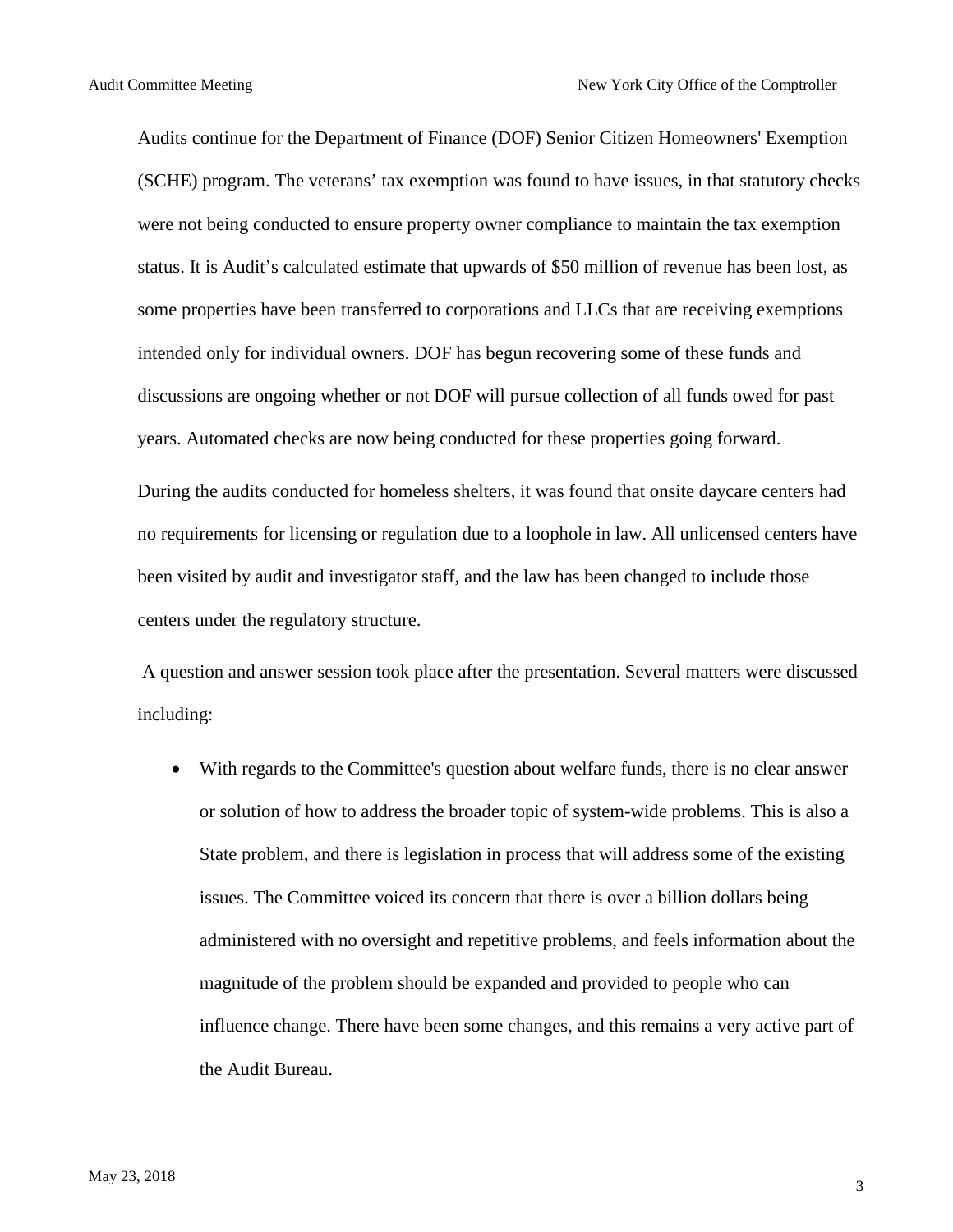- Concessions problems are being addressed through coordination between the Audit Bureau and other Office of the Comptroller representatives. Past compliance problems may be addressed through the concession lease process.
- The Audit Committee members will be added to the distribution list for electronic versions of Audit Bureau reports.

There being no further questions, Chairman Spitzer thanked the representatives of the Audit Bureau for their participation in today's meeting.

### **IV. Mayor's Office of Operations**

During the next agenda item, Mr. George Davis, Deputy Director at the Mayor's Office of Operations and Director of Audit Services, introduced himself and addressed the Committee's questions regarding follow-up and enforcement of audit recommendations. He explained that the Mayor's Office of Operations is responsible for following external audit activity that includes audits by the City Comptroller, as well as other external entities. Audits are followed from the outset to the closing, and no audit is considered closed until all recommendations have been addressed. A database has been developed that allows for tracking of audit recommendations. With regard to the concessions, the Parks Department has a concession audit team that works in coordination with the City Comptroller's audits.

There being no further questions, Chairman Spitzer thanked Mr. Davis for his participation in today's meeting.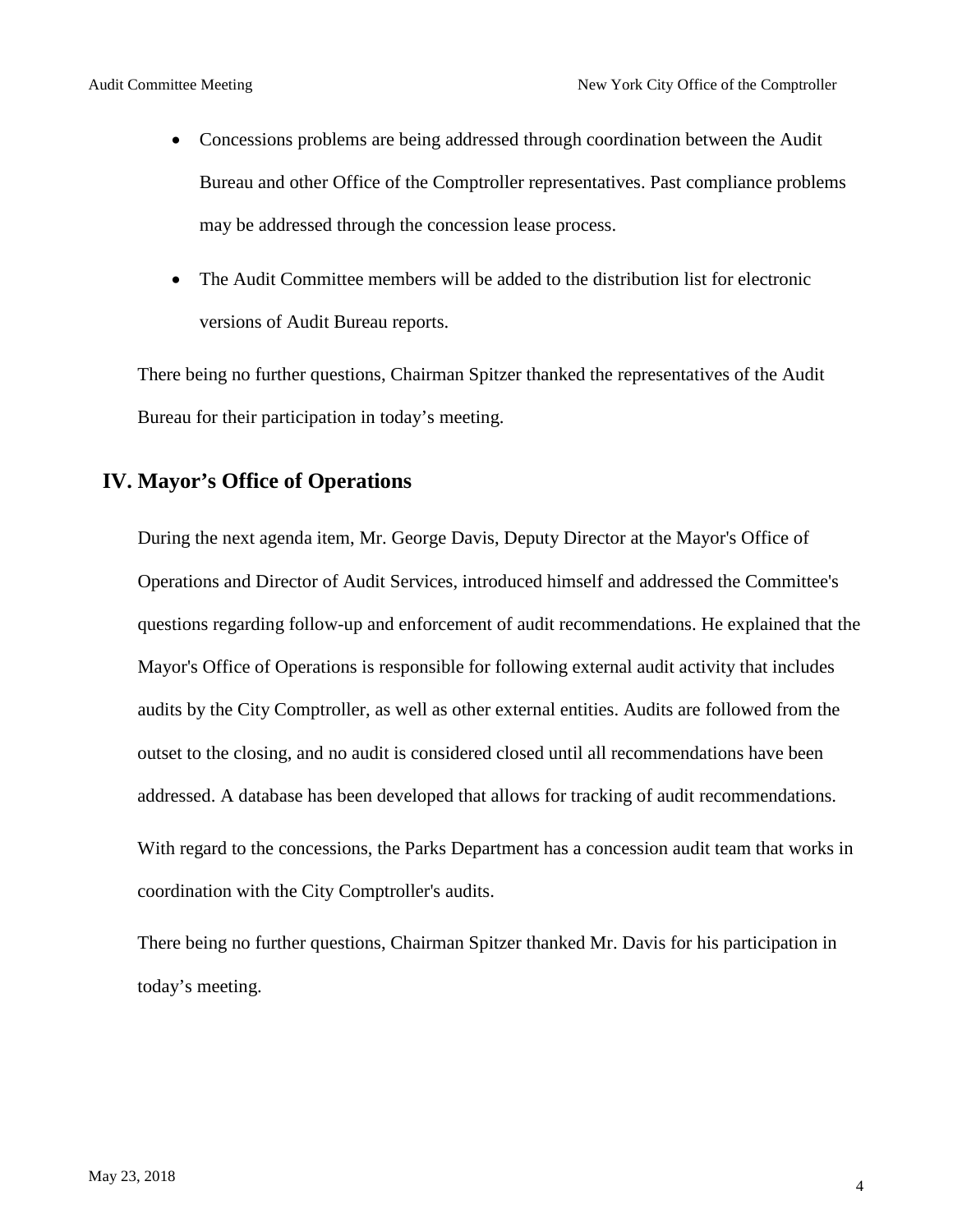# **V. Presentation of the Financial Statements and Management Letters (where applicable) for the following entities:**

The next agenda item was the review of the financial statements and management letters (where applicable) of the following entities:

- $34<sup>th</sup>$  Street Partnership, Inc.
- New York City Housing Development Corporation
- The New York City Other Postemployment Benefits Plan
- New York City Health and Hospitals Corporation

#### **34th Street Partnership, Inc.**

Mr. Dan Biederman, President of the 34<sup>th</sup> Street Partnership (the Partnership), introduced the other representatives of the Partnership present and the representatives of KPMG LLP, the Partnership's independent auditors.

There have been no major changes for the fiscal year ended June 30, 2017. The budget is roughly \$13 million and the City assists the Partnership, with assessments close to \$11 million, and another \$2 million are brought in by various business deals. An increase in budget over a three-year period was approved last year and goes into effect this year. Many programs have been added since the establishment of the Partnership, and Herald and Greely Square Parks are now included. Still outstanding is \$12 million in debt from an original \$24 million, with all assets, lighting, park improvements, trees, and planters paid for through that debt, which should be totally extinguished in 2031.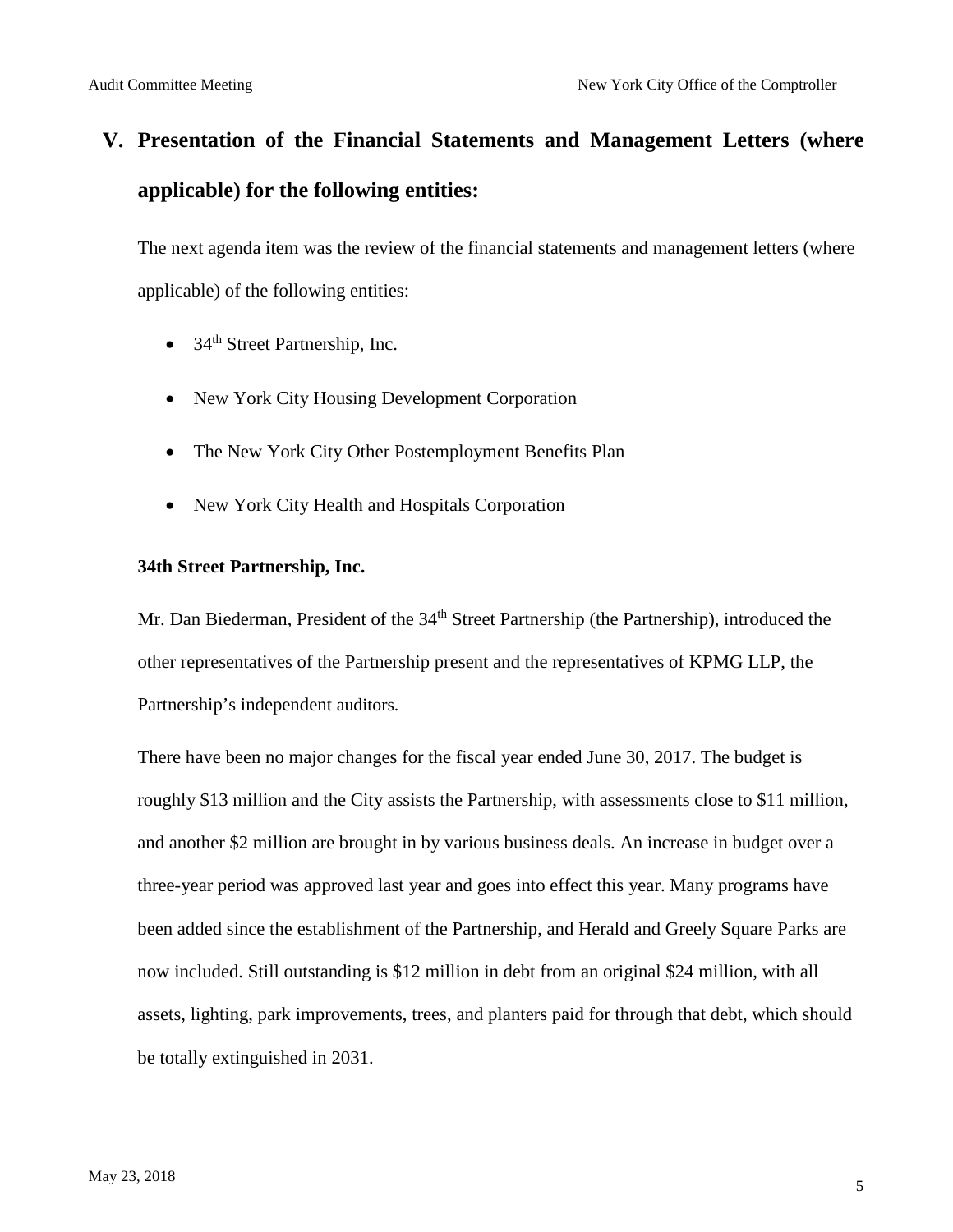A question and answer session took place after the presentation. Several matters were discussed including:

- The improvements adopted and expanded on by this administration have been a success. Traffic south of  $40<sup>th</sup>$  Street down Broadway is 10 or 20 percent of what it was, and the improvements have calmed the traffic. The City is regarded as one of the more advanced street pedestrianization municipalities in the U.S.
- Regarding the footnote 3 reference to amortization of property and equipment, district improvements are considered to be amortized, as opposed to depreciated, because the City has title to those assets.
- IRS Revenue Ruling 63-20 allows nonprofits to take advantage of tax exempt treatment for the bonds it issues "on behalf of" the City.

There being no further questions, Chairman Spitzer thanked the representatives of the 34<sup>th</sup> Street Partnership, Inc., for their participation in today's meeting.

#### **New York City Housing Development Corporation**

Ms. Cathleen Baumann, Senior Vice President and Treasurer of the New York City Housing Development Corporation (HDC), introduced the other representatives of HDC present and Ms. Samantha Culloo, the representative of Ernst & Young LLP, HDC's independent auditors.

Ms. Baumann provided an overview of the financial statements for the fiscal year ended October 31, 2017.

HDC currently has two active subsidiaries that are presented as blended component units in its financial statements. The New York City Residential Mortgage Insurance Corporation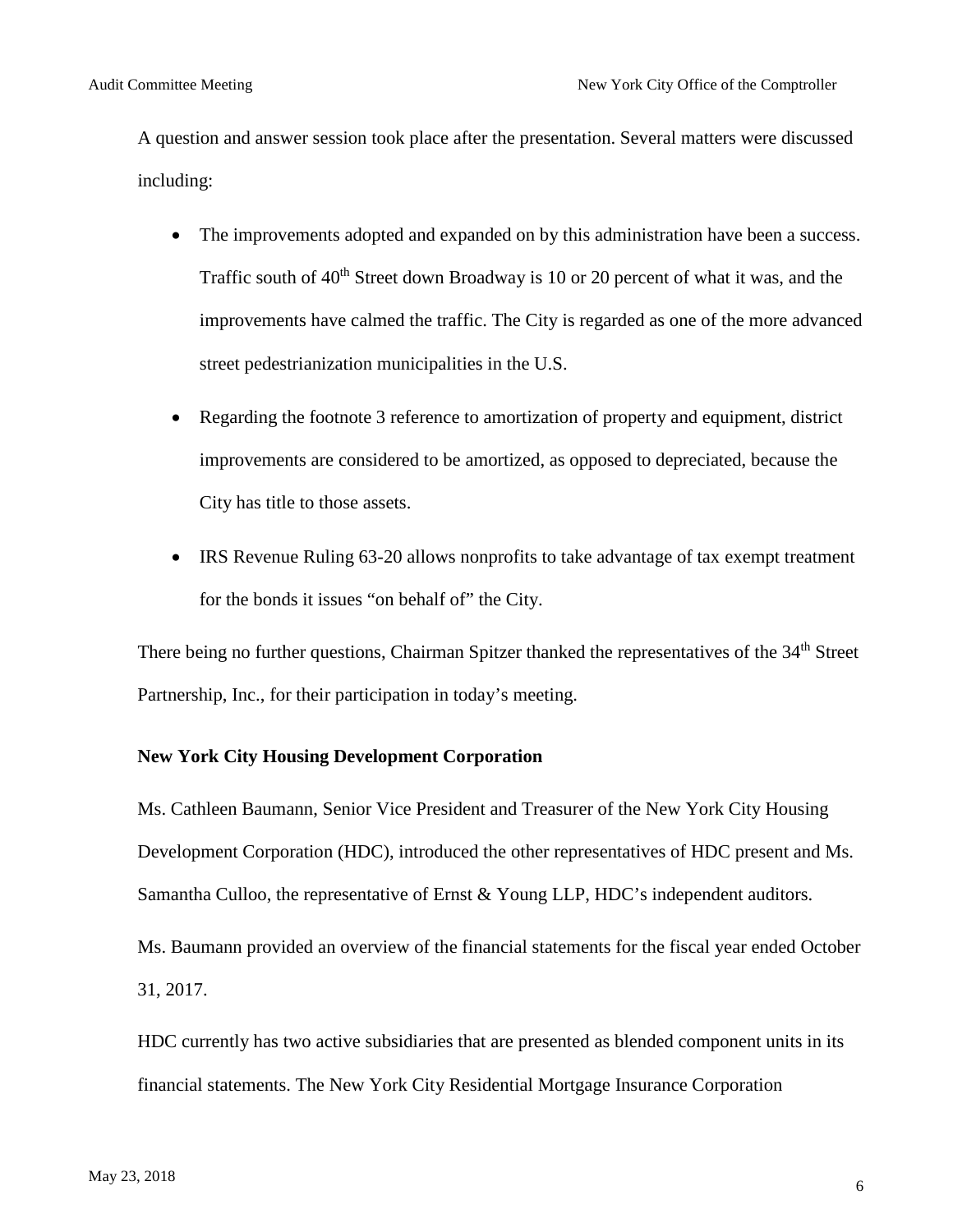(REMIC) insures residential mortgages in New York City. The New York City Housing Assistance Corporation (HAC) made mortgage loans for affordable housing in the 1980s. Presently, it provides rental subsidy assistance to one residential development.

No management letter was issued this year from the auditors.

HDC has maintained its position as one of the nation's leading housing finance agencies and continues to play a central role in the Mayor's Housing New York program. The year was active in terms of bond issuances and loan closings. Twenty-six bond series were issued for total of \$1.5 billion; \$160.8 million of proceeds were drawn down on previously issued bond series; and one new certificate of participation with the federal financing bank of \$103 million, for a total of \$1.7 billion in proceeds.

Total HDC assets were \$16.1 billion, an increase of \$1.7 billion, or 11.85 percent, due to ongoing lending and bond financing activities. Total liabilities were \$13.7 billion, an increase of \$1.5 billion, or 12.3 percent, as a result of HDC's ongoing debt and lending activities. HDC's total net position at fiscal year-end was \$2.5 billion, an increase of \$204.8 million, or 9 percent, due to normal operating activities and non-operating revenue of grant income.

During fiscal year 2017, HDC adopted GASB Statement No. 75, *Accounting and Financial Reporting for Postemployment Benefits Other Than Pensions* and this implementation resulted in adjustment to salaries and related expenses on financials in the amount of \$1.3 million. The increase to net position will allow the corporation to continue to play a critical role in the Mayor's housing plan and provide subsidies to the affordable housing developments that HDC finances.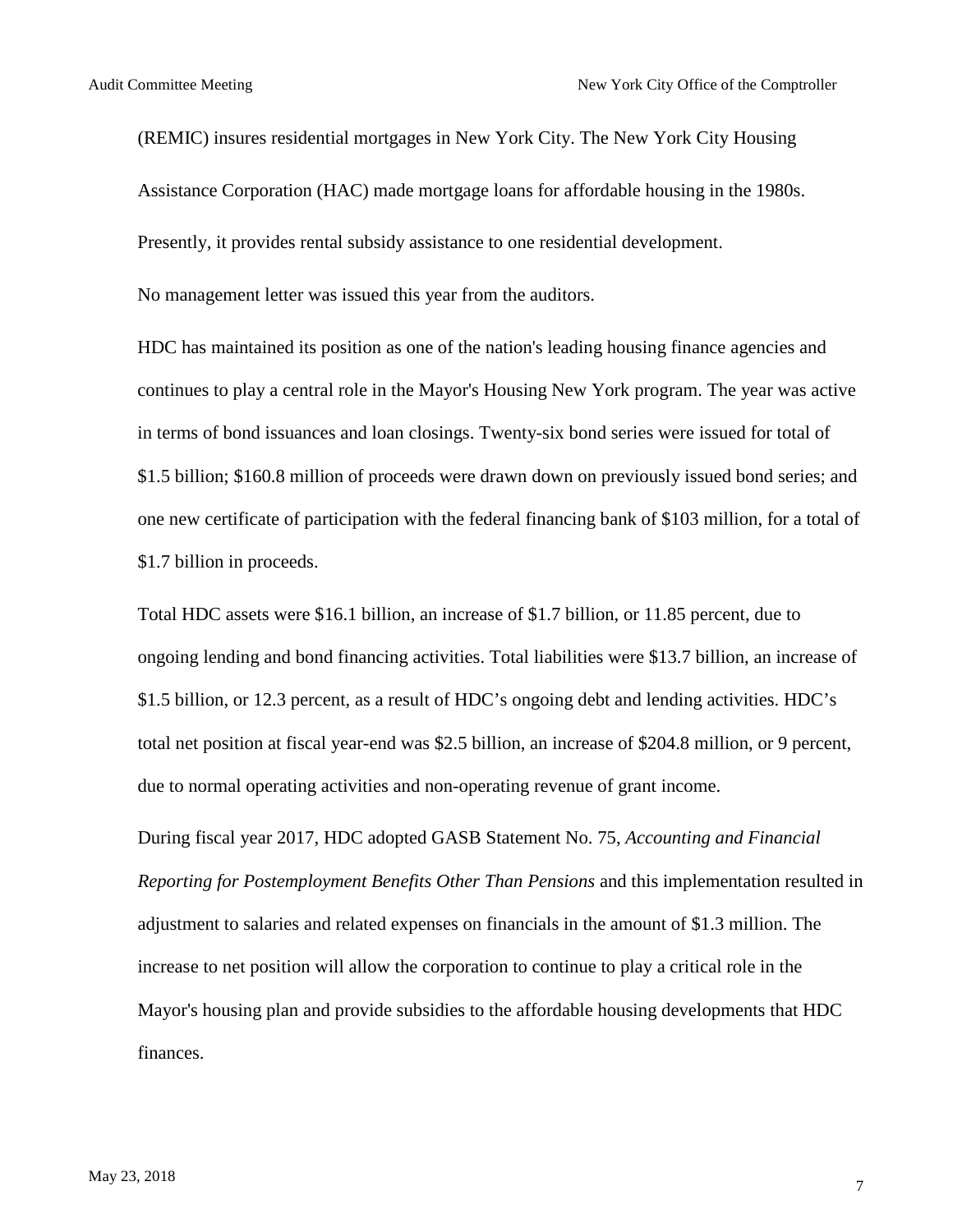A question and answer session took place after the presentation. Several matters were discussed including:

• There are still a little under 100,000 units in Mitchell-Lama. A lot of work has been done to preserve the Mitchell-Lama housing. Some have converted to other forms of affordable housing. A new program was developed as part of the Mayor's housing plan to continue the work as it continues to be a source of affordable housing for the City.

There being no further questions, Chairman Spitzer thanked the members of HDC for their participation at today's meeting.

[Subsequent to the meeting, HDC provided a letter of no material weakness from their auditors, which was a topic of discussion at the Audit Committee Meeting. A copy of the letter was forwarded to all Committee members.]

#### **The New York City Other Postemployment Benefits Plan**

Mr. Raymond Lee, a representative of The New York City Other Postemployment Benefits Plan (Plan), and Director of Accounting Services at the City's Office of Management and Budget, introduced Ms. Hope Goldstein, the representative of Marks Paneth LLP, the Plan's independent auditors.

Mr. Lee provided an overview of the financial statements and management letter for the Plan for the fiscal year ended June 30, 2017.

The Plan is composed of two parts, the New York City Retiree Health Benefits Trust and the Non-Trust Other Postemployment Benefits, which includes contributions to the retirement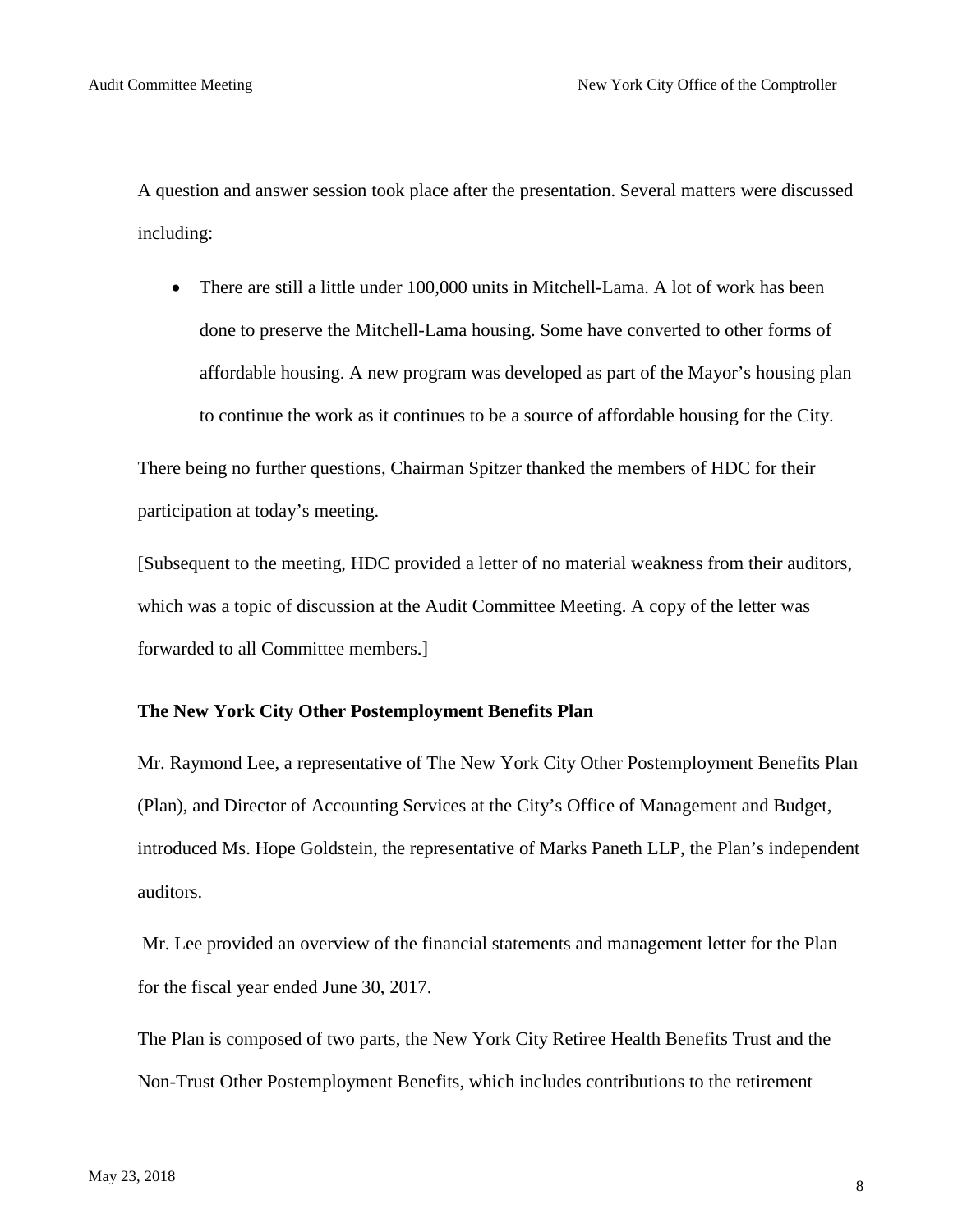benefits through the City's general resources. There was little change in benefits activity, but there was an increase in the net position of almost \$600 million, primarily due to a \$100 million discretionary deposit the City put into the trust and also a \$400 million prepayment for next year's expenses. The trust is nearly up to \$5 billion in assets. Benefit payments having increased by approximately \$100 million between this year and last year.

One of the major changes for the Plan was the implementation of the Governmental Accounting Standards Board (GASB) Statement No. 74, *Financial Reporting for Postemployment Benefit Plans Other Than Pension Plans*, and Statement No. 75, *Accounting and Financial Reporting for Postemployment Benefits Other Than Pensions,* which mirror GASB Statement No. 67 and Statement No. 68, implemented a few years ago for the pension side of the retirement benefits.

GASB Statement No. 74 did not have a financial impact on the Plan's net position.

Discussing the notes to the financial statements, it was noted that at the last meeting the Committee stated that the term "investment income" was vague. While the term is a GASB term, the Plan will break out the interest income and changes in fair value in future Plan financial statements. Changes to the notes section as a result of GASB Statement No. 74 include:

- The investment section now includes a description on the procedures and authority for establishing and amending investment policy decisions.
- Concentration risk is now calculated differently, using net fiduciary position instead of total investments as the denominator.
- A new disclosure was added to disclose the annual money weighted rate of return on investments.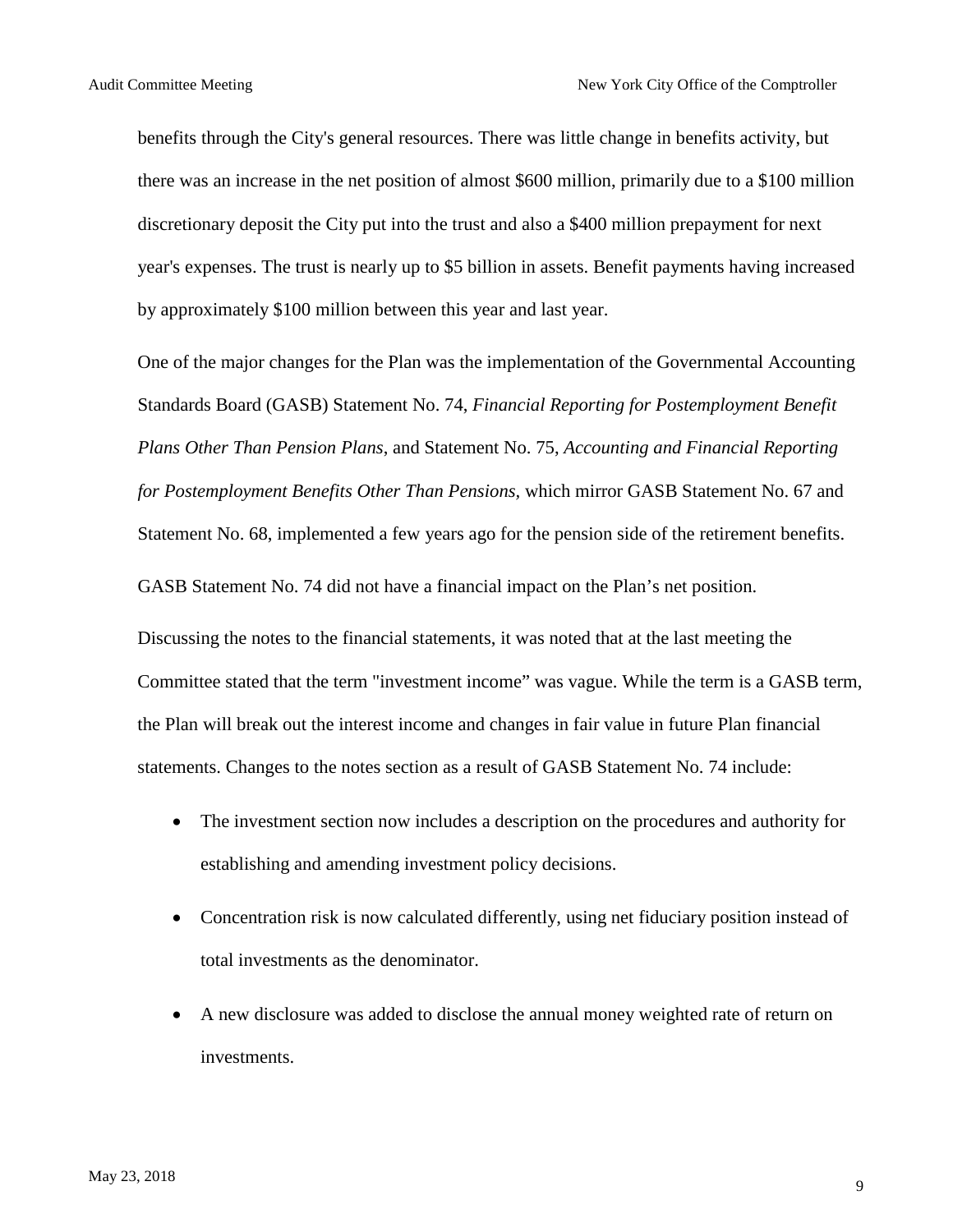• Significant changes were made in required supplementary information. The Plan now includes a schedule of changes in the City's net OPEB liability and a schedule of Plan expense.

A question and answer session took place after the presentation. Several matters were discussed including:

- Changes of assumption of \$10.9 billion is a reduction to the liability, with the key driver being the drop in the discount rate.
- Non-Trust OPEB referenced are activities that do not happen in the trust, but are part of the Plan activity.
- The monthly rates table should be made clearer.
- On page 17, the \$100 contribution for the Medicare Part B premiums should be clarified to read per individual.
- Classification of inputs of money market funds as level 2 will be verified.

There being no further questions, Chairman Spitzer thanked the representatives of The Plan for their participation in today's meeting.

#### **New York City Health and Hospitals Corporation**

Mr. Jay Weinman, Corporate Comptroller the New York City Health and Hospitals Corporation (HHC), introduced the other representatives of HHC present and the representatives of KPMG LLP, HHC's independent auditors.

Mr. Weinman provided an overview of the financial statements and management letter of the HHC for the fiscal year ended June 30, 2017.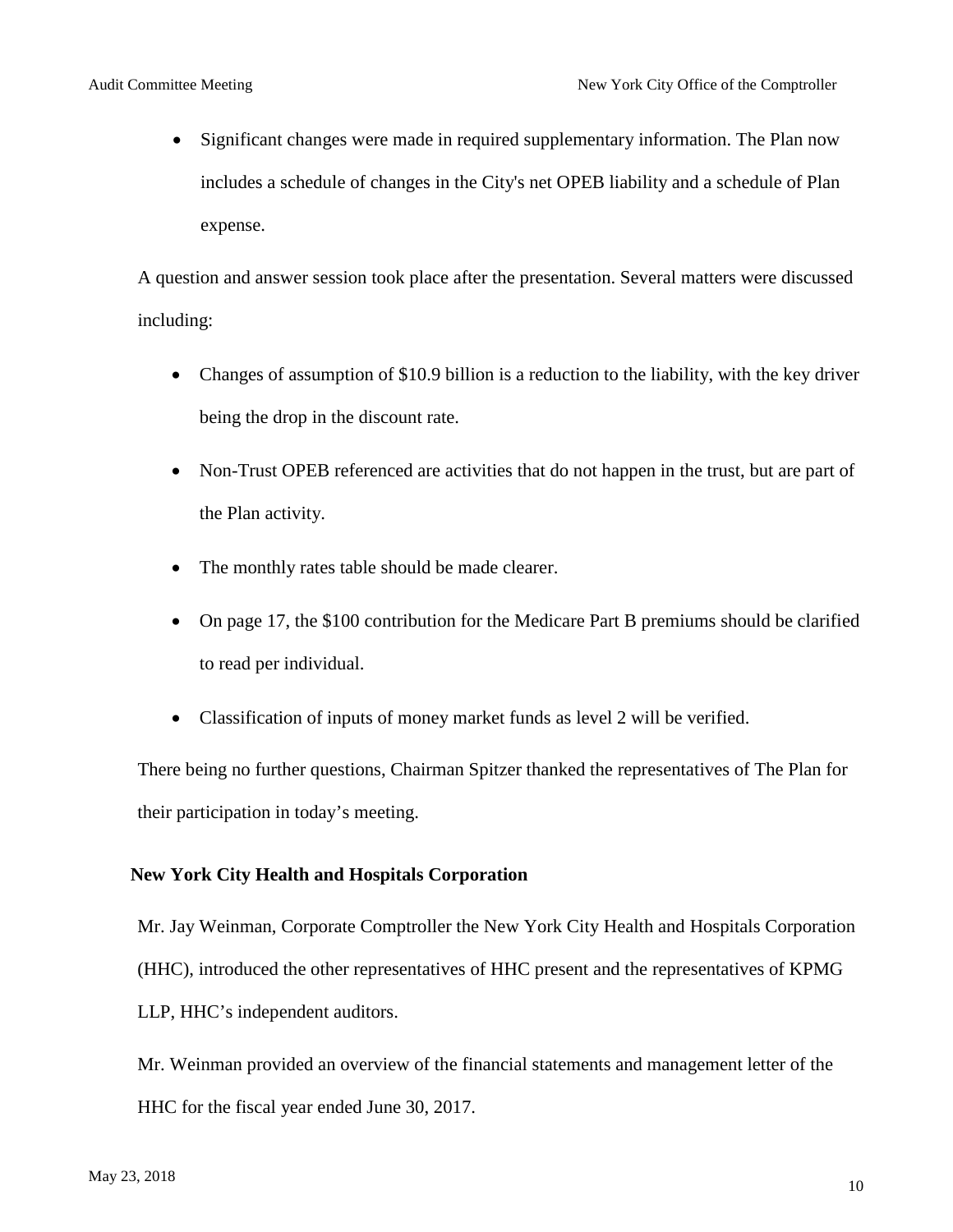The financial statements of the MetroPlus Health Plan, Inc. (MetroPlus), a component unit of the HHC, are presented discretely from HHC. However, the management discussion and analysis focuses primarily on HHC.

An overall decrease in net position of \$194 million ended the year with \$1.2 billion, which is consistent with, and slightly above, 2016. Accounts receivable decreased by \$64 million while maintaining patient service revenues. Grants revenue increased by \$502 million requiring less appropriations from the City. A MetroPlus increase was a result of an increase in membership. There was a significant decrease in personal services, as the savings in headcount initiated in 2015 continues and HHC is now down approximately 5,000 full-time equivalents (FTEs) since that time, which includes temporary agencies. Operating expenses remain consistent with the prior year, except for MetroPlus, which expanded its coverage to members. KPMG conducted extensive testing on HHC's liquidity and found no problems.

A question and answer session took place after the presentation. Several matters were discussed including:

- There are just over 34,000 FTEs.
- The Statutory Reserve Investments referenced on Page 21 are requirements for MetroPlus because it is treated as an insurance company. Most of the document refers to the Health and Hospital portion, with some notes in the back related to MetroPlus.
- A number of initiatives have been implemented to reduce the headcount without sacrificing clinical care. Most reductions are in non-clinical care areas.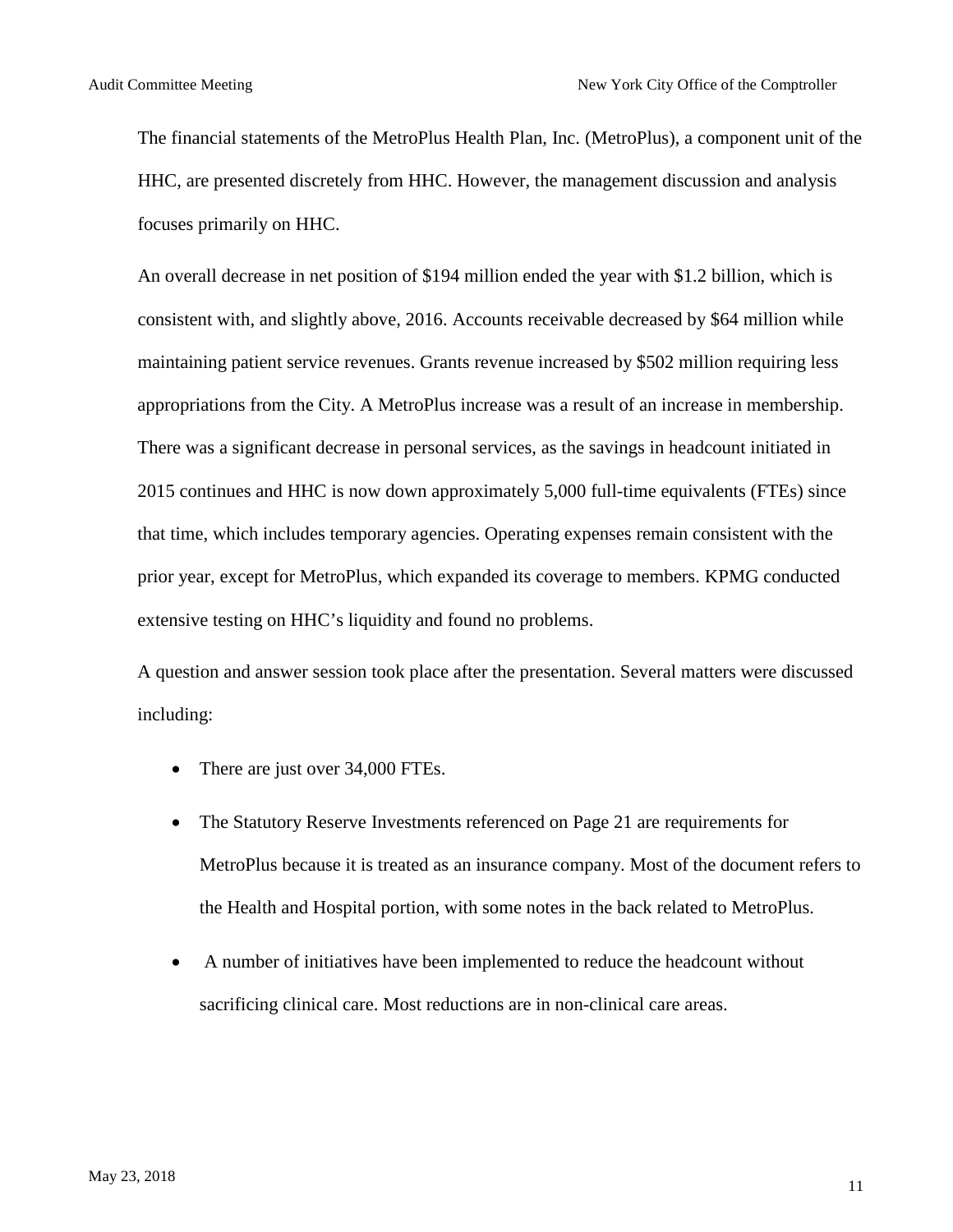- The Committee noted that the disclosure for Level 2 fair value contains different wording than seen for other entities and suggested the City consider standardizing the disclosures for all units to alleviate confusion.
- Inconsistencies referenced in the management letter have been noted and will be corrected.
- The sentence found on Page 29 stating "deposits in process of collection are not collateralized" should be reviewed and possibly applied as a consistent notation to other City organizations in the same position.
- Priority mitigation projects noted on Page 33 refers to FEMA-related mitigation work and will be made clearer on the next report.
- The Management Letter reference of overpayments refers to an amount of approximately \$37 million over a nine-year period. A tentative settlement of \$30.5 million is being discussed between MetroPlus, internal and external legal counsel, and both providers.
- The Committee strongly recommended a review of the five-day window of access still available to terminated employees and suggested access be cut off immediately when employees leave their employment.

There being no further questions, Chairman Spitzer thanked the members of HHC for their participation at today's meeting.